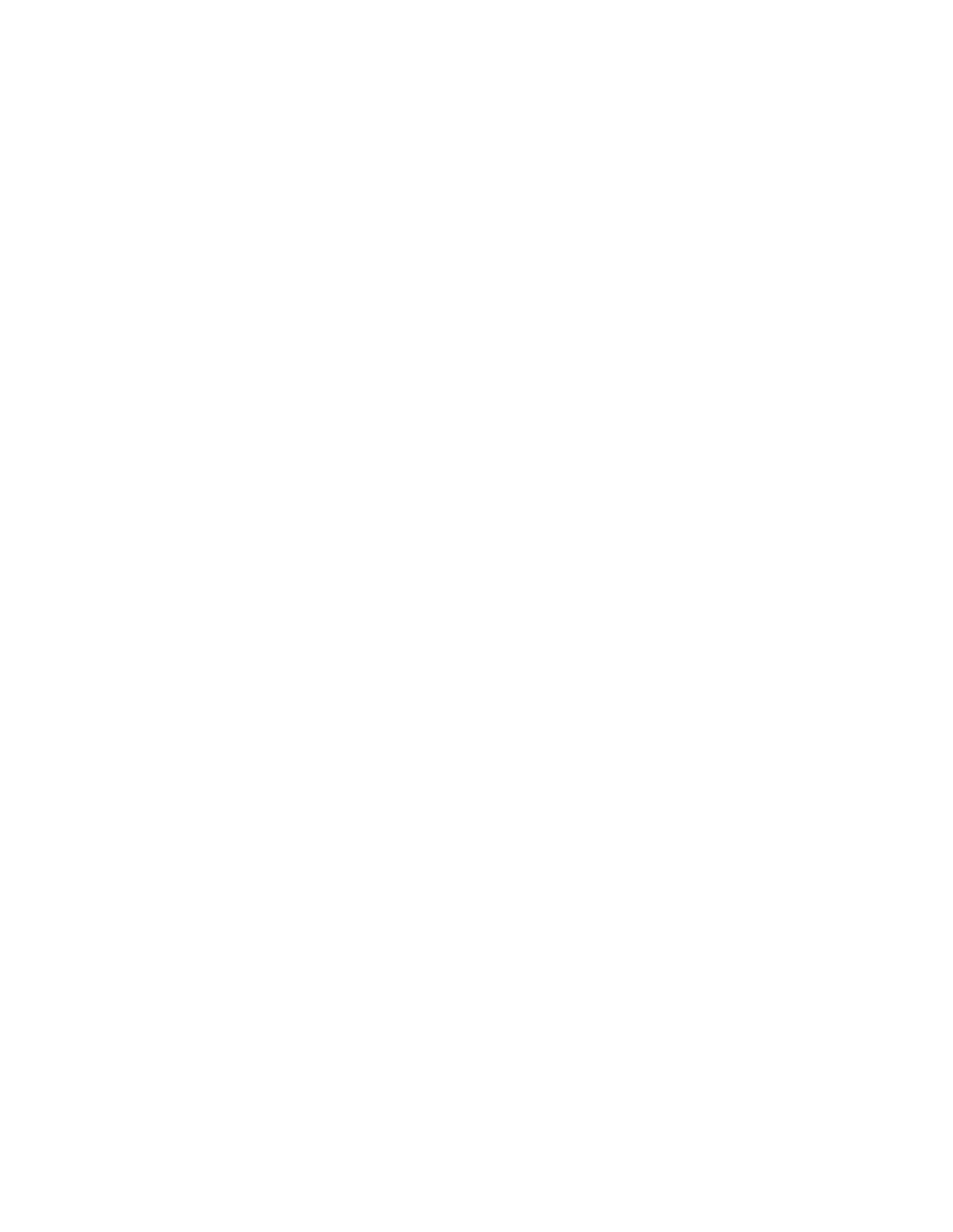# **Part2: watching**

**Ex3. Watch the video below about replying to spam emails and answer the questions:** 

[https://www.ted.com/talks/james\\_veitch\\_this\\_is\\_what\\_happens\\_when\\_you\\_reply\\_to\\_spam\\_email](https://www.ted.com/talks/james_veitch_this_is_what_happens_when_you_reply_to_spam_email)

- 1. Why did James decide to reply to the spam email?
- 2. How did he encourage the spammer in the emails?
- 3. How long has James been replying to spam emails?
- 4. How did the spammer from the second case try to confirm their identity?
- 5. Why is the word play at the end of the emails in the second case funny?

## **Part3: vocabulary**

**Ex4. Look at the expressions from the video below and try to match them with their definitions:** 

| 1. the game was afoot            | a. the amount or number of something        |
|----------------------------------|---------------------------------------------|
| 2. to ship sth.                  | b. to wait for it                           |
| 3. quantity                      | c. I can deal with it successfully          |
| 4. I can handle it               | d. to send sth                              |
| 5. bullion                       | e. to make people feel strong emotions      |
| 6. to hold tight                 | f. reverse one's previous action or opinion |
| 7. I had to knock it on the head | g. the process was started                  |
| 8. to tug heartstrings           | h. I had to stop doing it                   |
| 9. backpedal                     | instead of you, for you                     |
| 10. on your behalf               | gold or silver in the form of bars          |

**Ex5. Now fill in the gaps with an appropriate expression from the previous task:** 

| 1. The boss is worried about YYYYYYYYYYY as well as quality.                   |                                                                                                        |             |
|--------------------------------------------------------------------------------|--------------------------------------------------------------------------------------------------------|-------------|
|                                                                                |                                                                                                        |             |
|                                                                                | 3. I know you want to hear the results, but just YYYYYY v they'll let you know the when they're ready. |             |
|                                                                                | 4. You need to YYYYYYYYYY smoking YYYYYYYYYY before the baby arrives.                                  |             |
|                                                                                |                                                                                                        |             |
| 6. I don't know why, but that piece of music always                            | YYYYYYYYYY                                                                                             |             |
| 7. He said he would help, but now he's starting to                             | Y Y Y Y Y Y Y Y Y Y X                                                                                  |             |
| 8. dZ % Œ vš · YYYYYYYYYY šZ ]Œ Z]o }(( š } · Z }}oX                           |                                                                                                        |             |
| 9. The boss isn't here at the moment, but I'd be happy to sign for the package |                                                                                                        | YYYYYYYYYYX |
| 10. The thieves robbed over a million dollars in gold                          | YYYYYYYYYX                                                                                             |             |